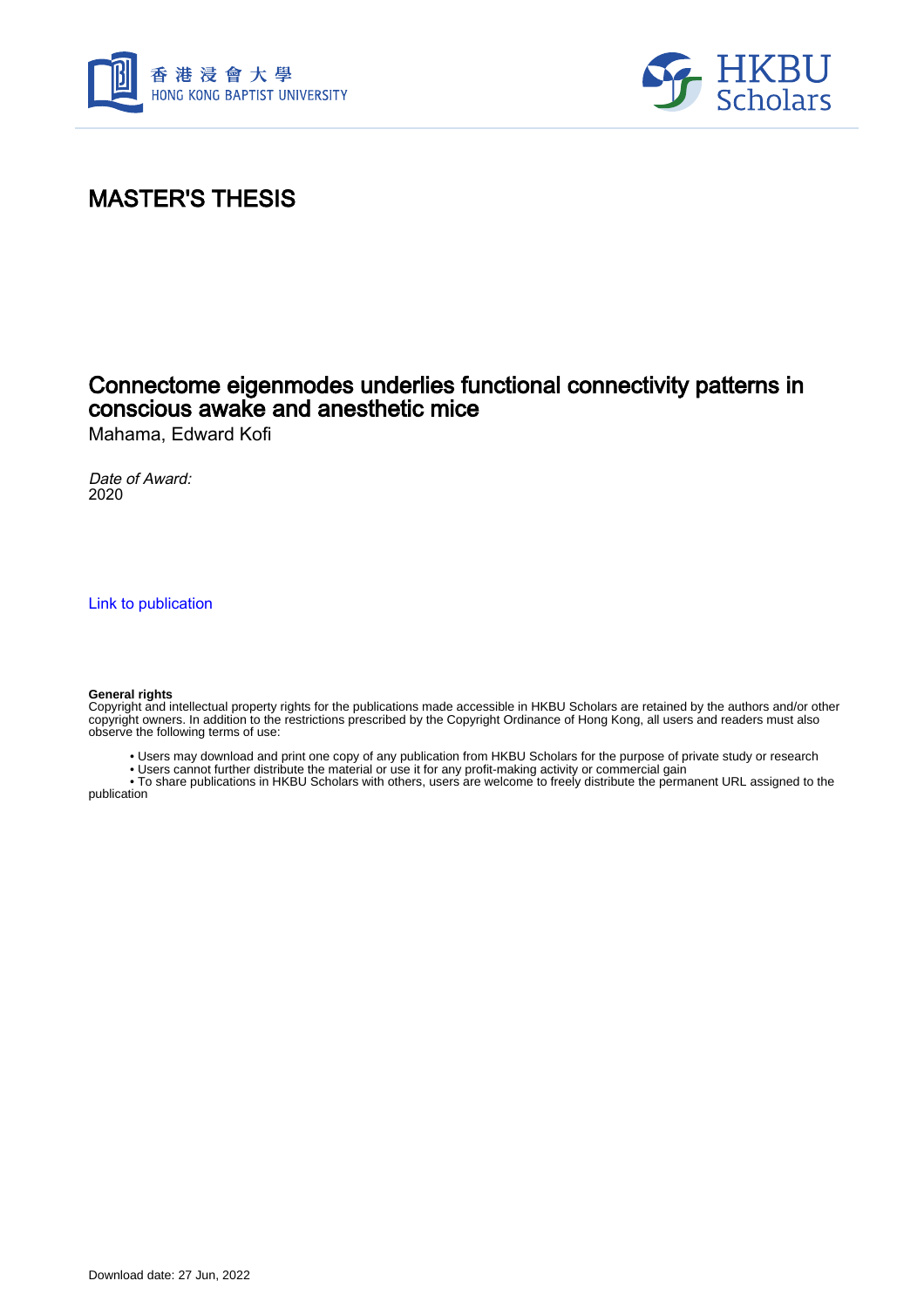### **Abstract**

Consciousness and loss of consciousness is something we encounter in our everyday lives. Despite its commonplace in everyday life, scientist are still trying to understand and find reliable markers for it. In this work we use a data-driven K-means clustering approach to uncover the different functional patterns associated with different consciousness levels.We pursue this study using a high resolution optogenetic voltage image of the mouse brain waking up from anesthesia.The main questions we addressed in this study are: Can we identify signatures of conscious and unconsciousness from functional connectivity patterns? What is the nature of the different patterns that correspond to wakefulness and anesthesia? What is the nature of dynamics between these functional patterns in wakfulness and anesthesia? How does the anatomical connectivy support the observed functional patterns in wakefulness and anesthesia? Our results show that during anesthesia, the brain is characterized by a single dominant brain pattern with short range connections. Furthermore, we observed from our results that during anaesthesia the brain is characterized by minimal temporal exploration of the different brain configurations. Conversely, in awake state we observed the opposite. The brain pattern with long range connections are frequent in wakefulness. In addition, wakefulness is characterized by somewhat frequent temporal exploration of brain states. Our results show that analysis of functional connectivity patterns can be a useful tool for identifying specific and generalizable fingerprints of wakefulness and anaesthesia.